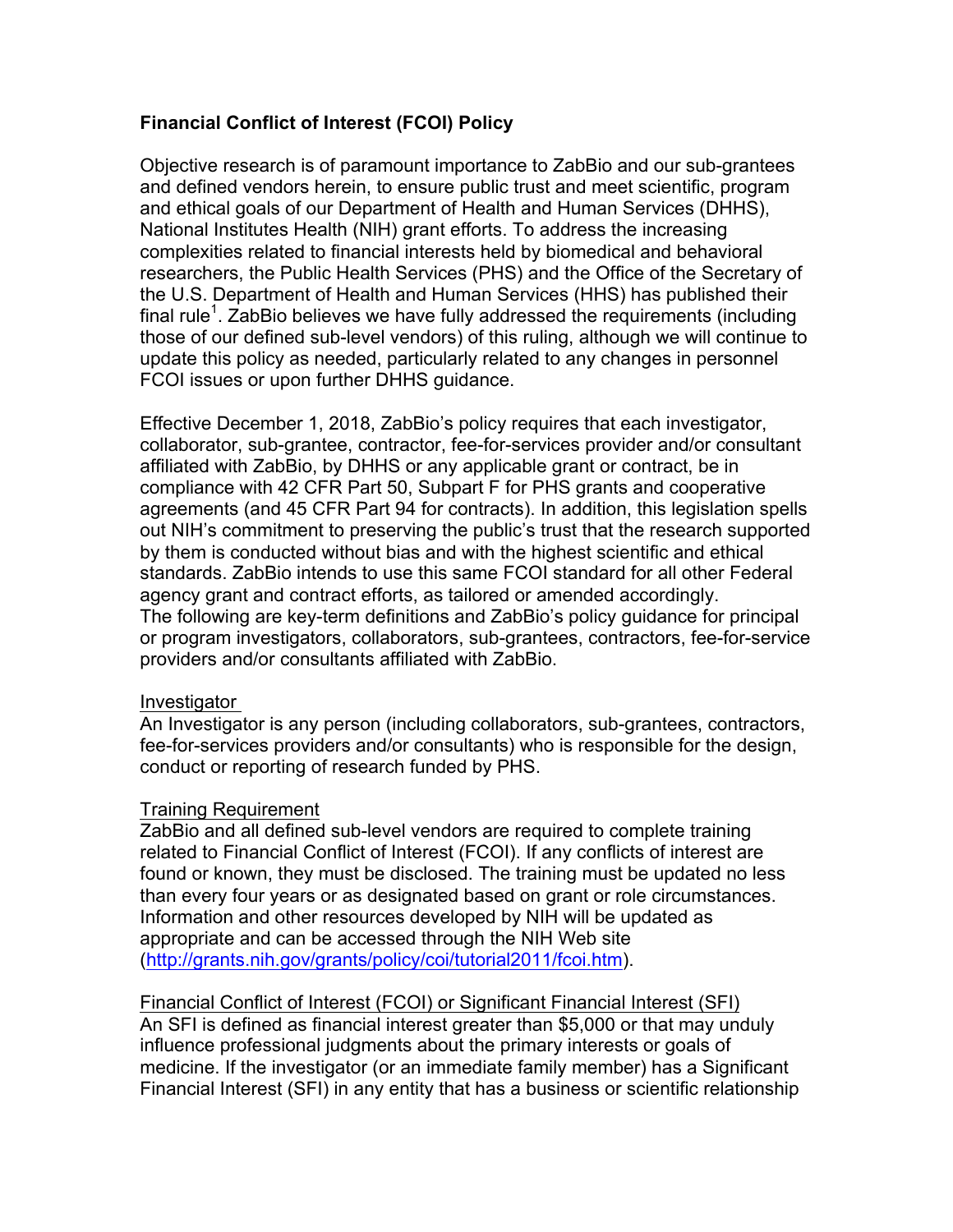with ZabBio, it must be reported as a FCOI. Mutual funds or other investments that an investigator doesn't have the capability of influencing management decisions don't have to be disclosed.

#### Disclosures/Reporting Process

Any Significant Financial Interests (SFI) that might create a conflict of interest must be put on the FCOI report through the eRA Commons FCOI module prior to expending any funds. If any interests are identified as conflicting subsequent to the initial report, they must be reported to ZabBio within 30 days. ZabBio will then report it to the PHS awarding component that has issued the award within 60 days. Each investigator must submit an updated disclosure of an SFI no less than annually. If a PHS-funded project is conducted by an investigator or SO with a conflict that was not disclosed or managed, ZabBio is required to disclose the conflict in each public presentation related to the results of the research.

#### Management of a FCOI

ZabBio reserves the right to take action to address a FCOI, which can include reducing or eliminating the FCOI, to ensure, to the extent possible, that the design, conduct, and reporting of research will be free from bias.

#### PHS Awarding Component

The PHS awarding component is any sub-agency of the Public Health Service or Department of Health and Human Services.

## Records Management

The records of all financial disclosures and all actions taken by ZabBio will be maintained for at least three years from the date of submission of the final expenditures report.

## Research

PHS research is any project governed by PHS regulation, but excluding applications for Phase I support under the Small Business Innovation Research (SBIR) and Small Business Technology Transfer (STTR) programs.

## Compliance and Penalties for Non-Performance

If an investigator fails to comply with ZabBio's FCOI policy or a FCOI management plan, ZabBio shall complete within 120 days of determining noncompliance a retrospective review of the Investigator's activities and the NIHfunded research project. If bias is found, ZabBio shall submit a mitigation report to the NIH, in accordance with 42 CFR 50.605,(b)(3), that shall address the impact of the bias on the research project and the actions it has taken to mitigate the bias. ZabBio will attempt to work with the investigator to set up a FCOI management plan to mitigate any bias in the design, conduct or reporting of the NIH-funded research. ZabBio is required to mandate the investigator disclose the FCOI in each public presentation of the results of the research if it was not